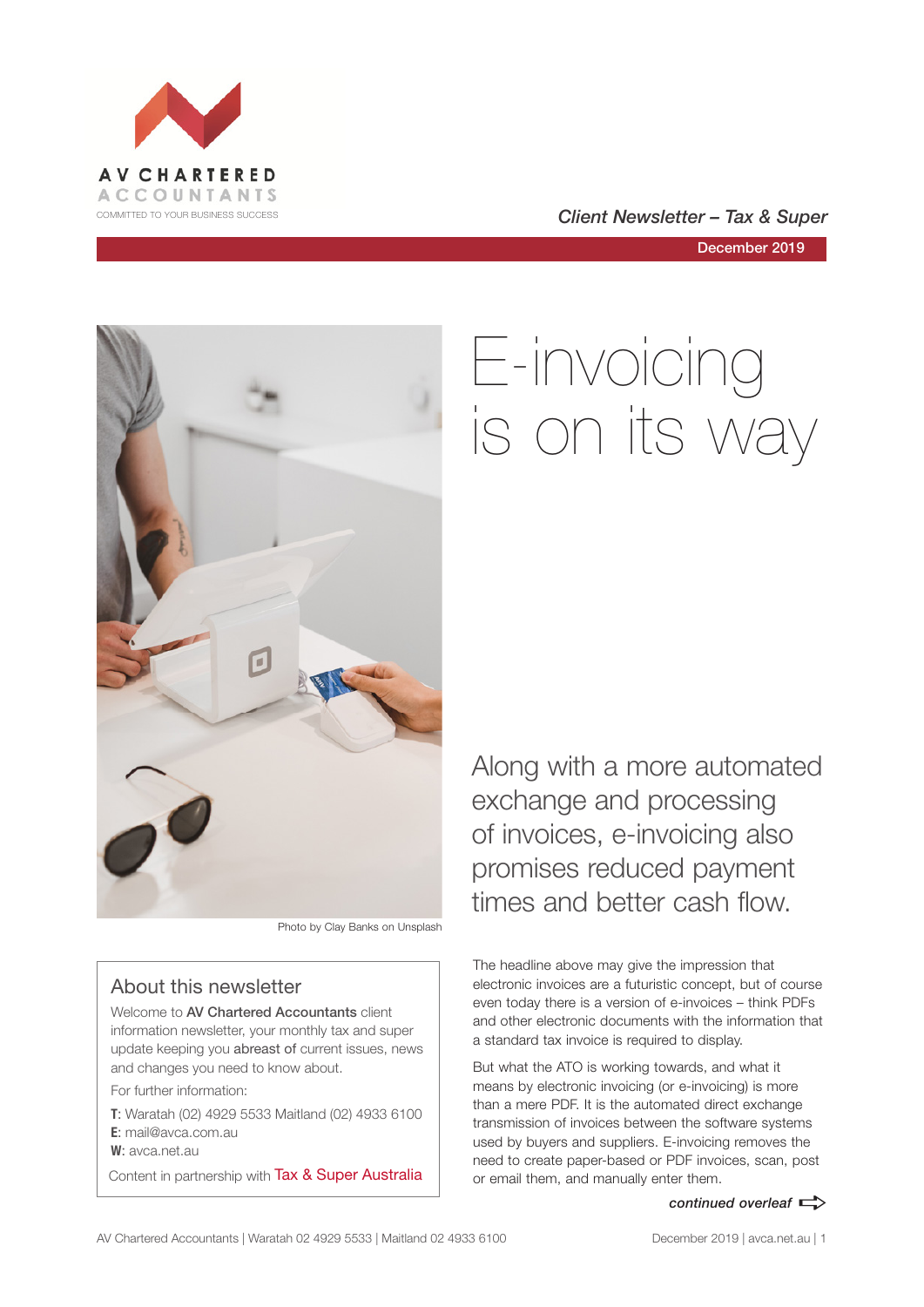#### E-invoicing is on its way *continued*

E-invoicing is an automated process of submitting and processing an invoice in a digital format, integrating the supplier's accounts payable solution with the seller's accounts receivable solution. This process often includes validation of invoice information, acknowledgement of receipts and some specific business rules.

E-invoices can be sent directly to a customer's software if both systems are using the same standards, even if the buyer and supplier are using different software. For Australian use, the ATO is working with the local software industry to use what is known as the Pan-European Public Procurement On-Line (PEPPOL) standard, which is internationally established and is a proven approach used in over 32 countries to foster international trade.

E-invoices are received directly into the business's financial systems, minimising the risk of fake or compromised invoices. E-invoices are sent between the sender and receivers chosen service providers and software. The invoice doesn't transmit via the ATO's systems.

#### What the ATO says about it

The ATO says that e-invoicing is more than a discretionary choice, but is rather a necessity, especially given that Australian small businesses are collectively owed \$26 billion in unpaid invoices at any given time. Of all late payments, the ATO says that over 20% are due to errors on invoices, and of those more than 20% are due to the invoice being sent to the wrong recipient following manual data entry.

With more than 1.2 billion invoices exchanged in Australia annually, the ATO has estimated that savings to the economy from a better and more efficient invoicing system would be around \$28 billion over 10 years.

While e-invoicing brings efficiencies through simplifying and automating the exchange and processing of invoices, the biggest benefits to business are expected to be reduced payment times and improved business cash flow.  $\blacksquare$ 

#### What you can do to get your business ready for e-invoicing

- ⊠ Contact your software provider to see if you are digitally ready and if they plan to offer e-invoicing.
- $\boxtimes$  Ask your software provider about how they will offer e-invoicing and what you need to do. For example, you may need an update to your existing software, or add an additional service.
- $\boxtimes$  Find out what support they will offer you in making the transition.

This information has been prepared without taking into account your objectives, financial situation or needs. Because of this, you should, before acting on this information, consider its appropriateness, having regard to your objectives, financial situation or needs.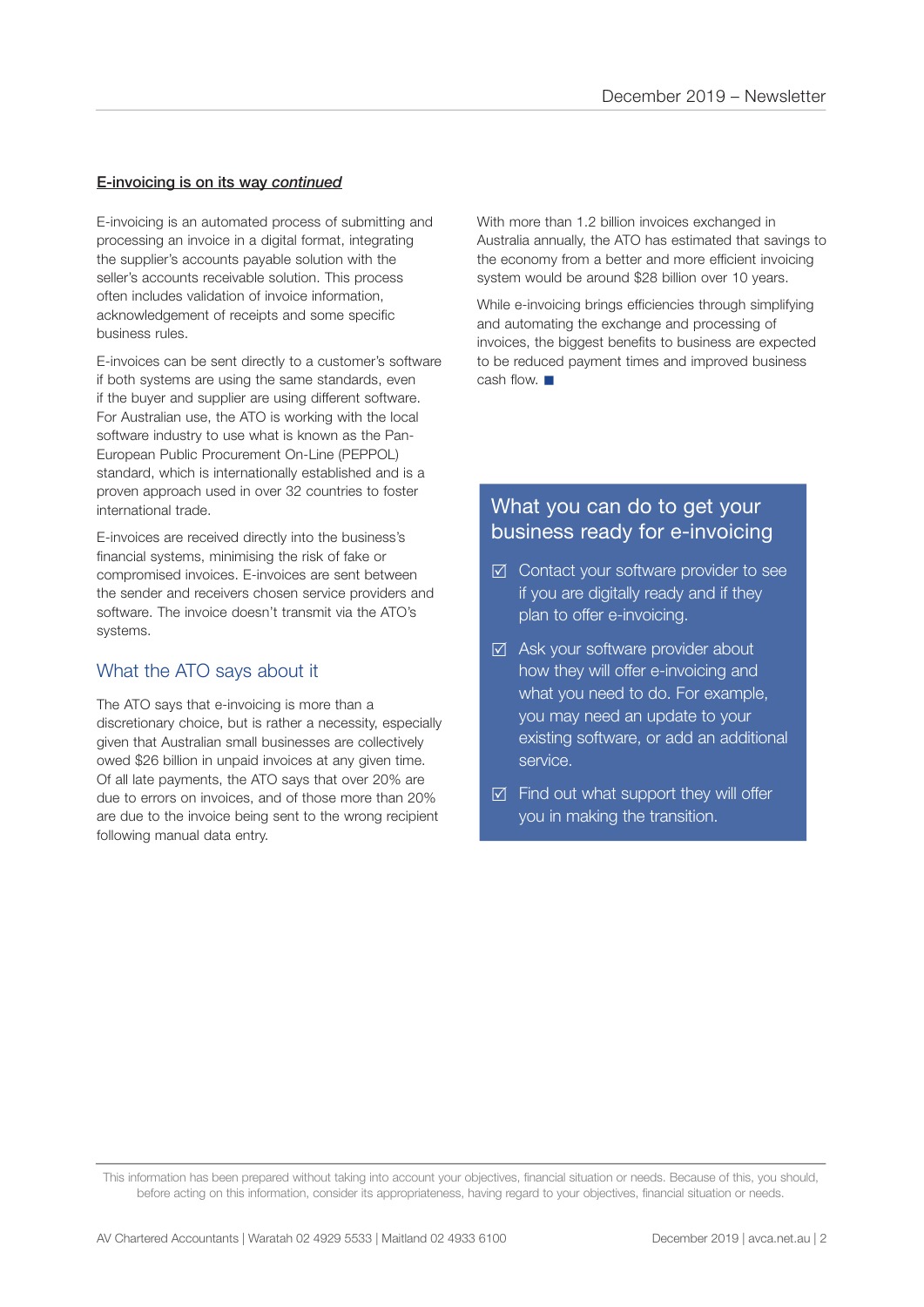# Personal services income explained



The personal services income (PSI) rules apply to income that is earned mainly from the personal efforts or skills of a person. It does not matter whether the income is earned by the individual in their own name or through an entity such as a business. The rules do not apply to income earned from being an employee.

#### A BUSINESS STRUCTURE

This can be a confusing concept. It does not mean that you conduct a business through an entity such as a company or a trust.

The term "business structure" is used to define a business (operated through any structure) that is large enough for it to be concluded that the income of the business is not being earned from the individuals in the business. Rather, the income is being earned by the "business structure". This can still apply to quite small businesses.

#### THE TESTS

#### The results test

This is an important test. If you pass the test, the PSI rules do not apply to you. An individual passes the results test if in relation to at least 75% of the individual's PSI:

- 1. it is for producing a result, and
- 2. the individual is required to supply the equipment or tools of trade needed to perform the work, and
- 3. the individual is liable for rectifying any defect in the work.

#### Unrelated clients test

This test is passed if:

- 1. the PSI is gained from providing services to two or more entities that are not associates, and
- 2. the work has been gained by making invitations to the public or a section of the public.

Photo by Element5 Digital on Unsplash

#### Employment test

Broadly, this test is passed if:

- 1. one or more entities are engaged (other than associates) to perform work, and
- 2. those entities perform at least 20% by market value of the principal work. The test is also passed if an apprentice is engaged for at least half the income year.

#### Business premises test

Broadly, this test is passed if business premises are maintained:

- 1. at which the PSI is mainly gained, and
- 2. of which there is exclusive use, and
- 3. that are physically separate from premises the individual or associate uses for private purposes, and
- 4. are physically separate from premises of customers or associates of customers.

#### PERSONAL SERVICES DETERMINATION

The ATO can give you a ruling that the PSI rules don't apply to you in certain circumstances. For example, there could be "one-off" changes in your circumstances that cause you to fail the PSI tests. You can apply to have the PSI rules ignored by the ATO. If the ATO rules in your favour, this is called a "personal services determination".

See the following page for a Personal Services Income flowchart.  $\Rightarrow$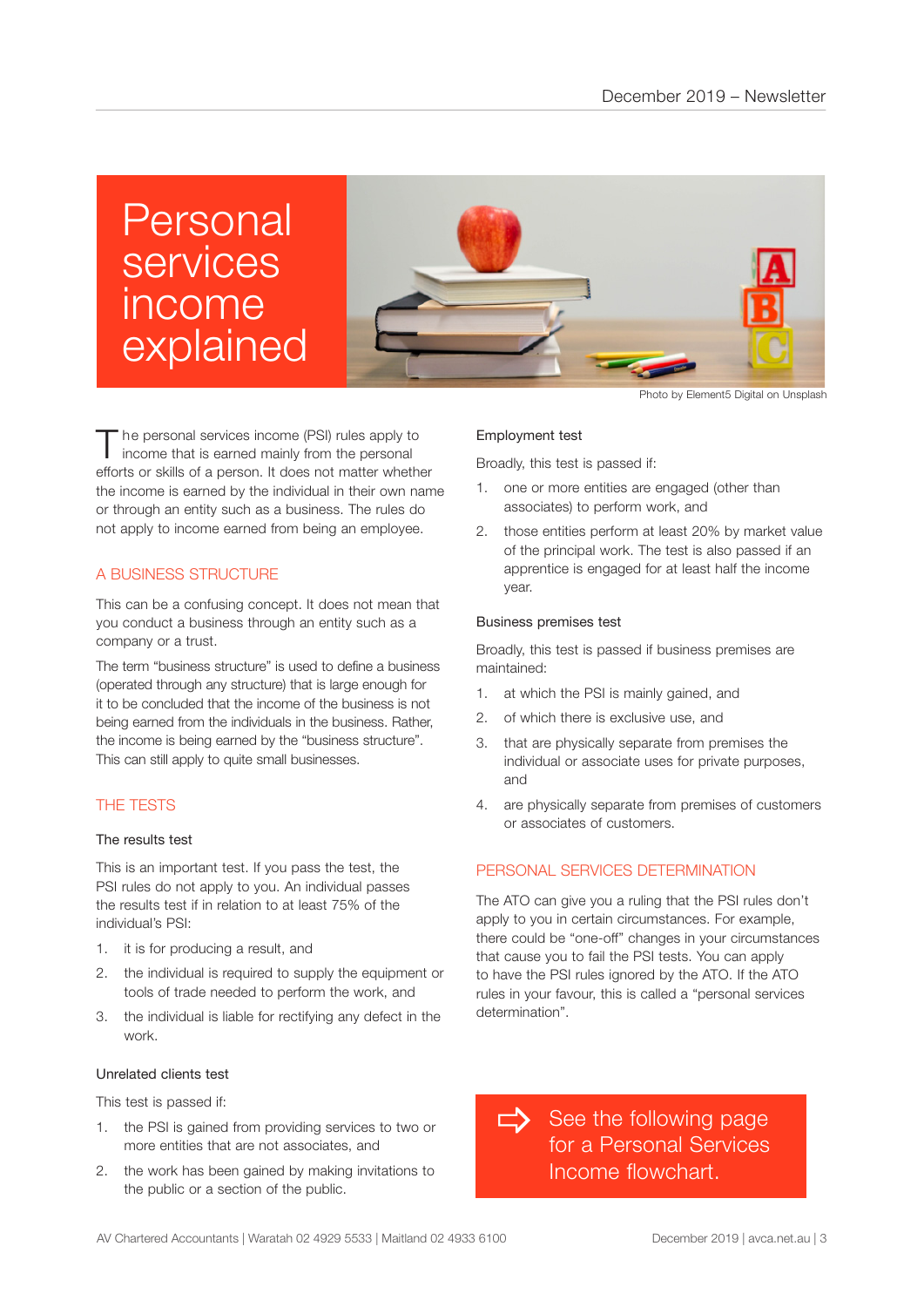

### Personal Services Income flowchart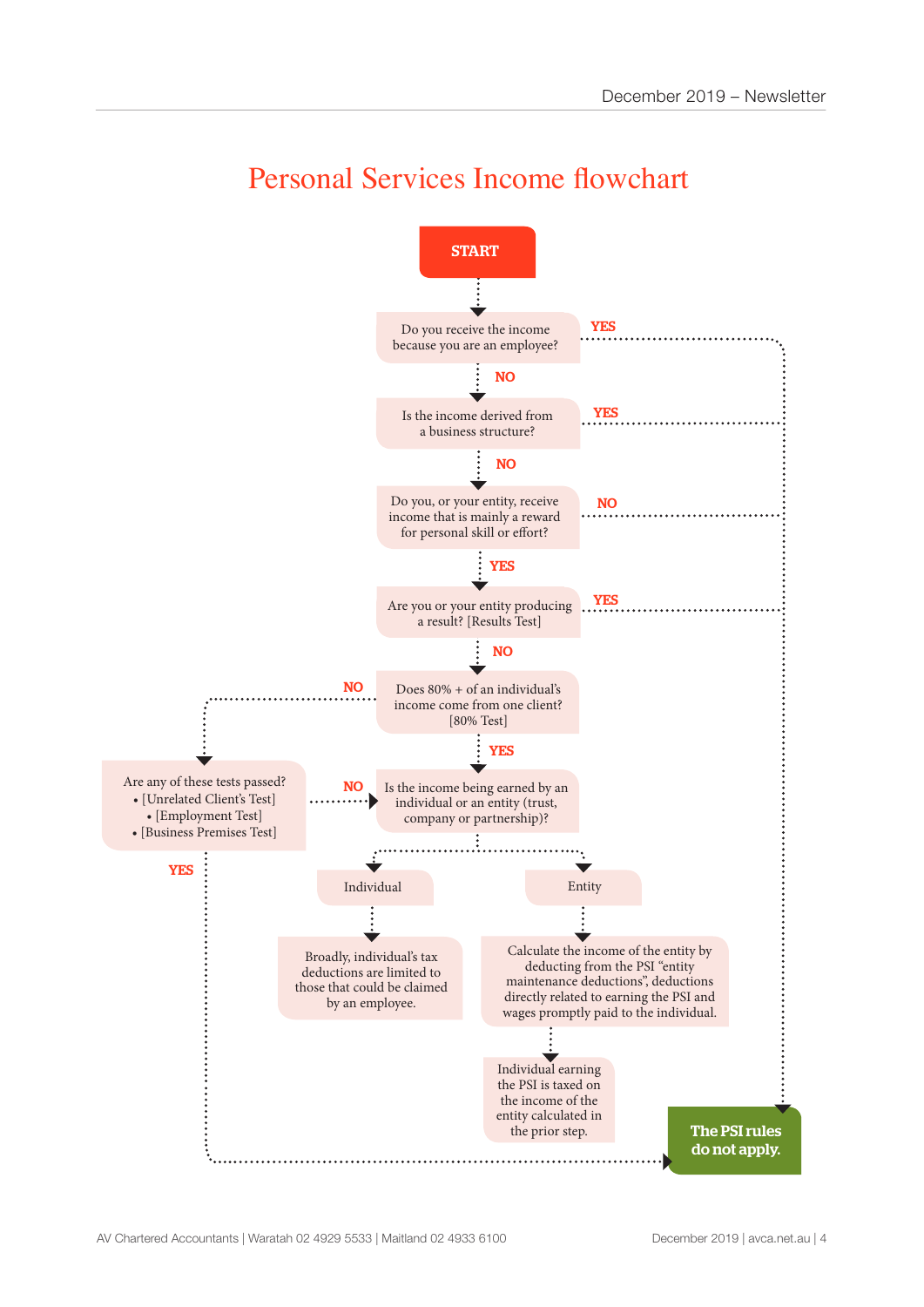

Photo by Ashley Batz on Unsplash

## CGT CONCESSIONS: Does your business qualify?

Wondering if you're eligible to claim the small business CGT concessions can be settled by answering a few basic questions.

In addition to the capital gains tax (CGT) exemptions and rollovers available more widely, there are four additional concessions that allow a small business to disregard or defer some or all of a capital gain from an active asset used in the business:

- 50% active asset reduction where you can reduce the capital gain on an active asset by 50% (in addition to the general 50% discount if you've owned it for 12 months or more, except for companies).
- Retirement exemption capital gains from the sale of active assets are exempt up to a lifetime limit of \$500,000. If you're under 55, the exempt amount must be paid into a complying super fund or a retirement savings account.
- 15-year exemption if your business has continuously owned an active asset for 15 years and you're aged 55 or over and are retiring or permanently incapacitated, you won't have an assessable capital gain when you sell the asset.

■ Rollover – if you sell an "active" asset, you can defer all or part of a capital gain for two years, or for longer if you acquire a replacement asset or incur expenditure on making capital improvements to an existing asset.

#### The threshold tests

These concessions are available when you dispose of an active asset and any of the following apply:

- you're a small business with an aggregated annual turnover of less than \$2 million
- your asset was used in a closely connected small business
- you have net assets of no more than \$6 million (excluding personal use assets such as your home, to the extent that it has not been used to produce income).

*continued overleaf*  $\Rightarrow$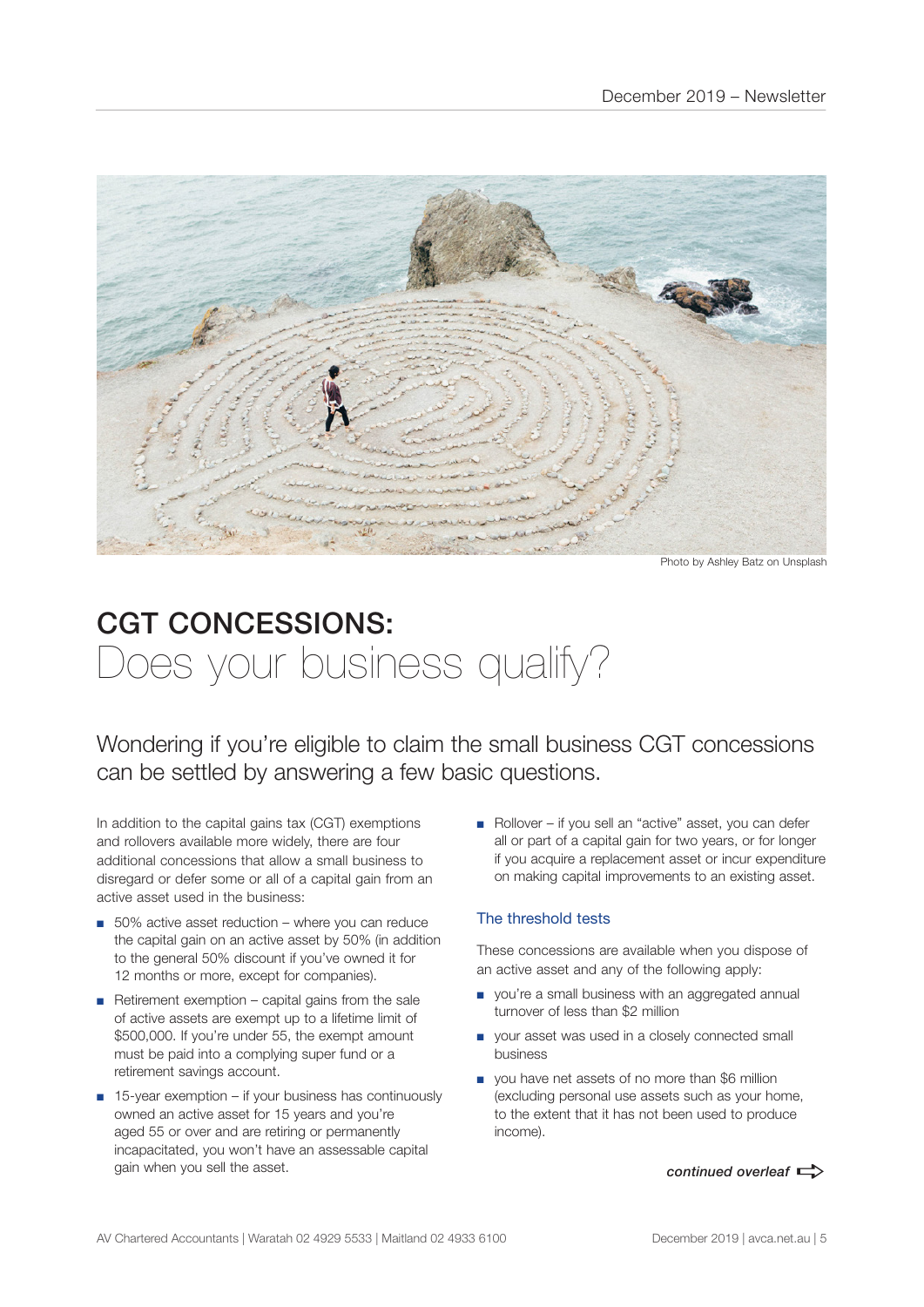#### CGT concessions: Does your business qualify? *continued*

#### To start with, answer these questions

Many aspects of applying the CGT small business concessions can still create confusion for many small business owners – especially as no taxpayer needs to deal with them on a regular basis. They can be, as someone once put it, like taking a trek through the bush and never being able to find the same path twice.

There are however a small set of basic questions that should always be asked in order to get your bearings right from the start, and which should then enable us to help you to navigate the complex and intricate paths of the concessions more easily.

These questions are:

- what is the asset on which a capital gain has accrued?
- who owns the asset on which the capital gain is made?
- what is the "CGT event" (see box below) involved?

Why the above three questions? It is important to have these basics answered in the first place so that the sometimes unforeseen complexities of this key, and at times lucrative, area of small business tax concessions can be better applied.

#### Asset on which a capital gain has accrued

To start with, let's look at the first — what is the asset on which a capital gain has accrued? This is important because:

- the asset must be an "active asset" to be eligible for the CGT small business concessions (which usually means that it must be used, or held ready for use, in the course of carrying on the business);
- an active asset can include shares and trust interests where specific conditions are met; and

### $\bf \hat{j}$ ) WHAT IS A CGT EVENT?

A CGT event, simply put, is a defined transaction that may result in a capital gain or loss — the simplest such transaction is selling an asset, but there is also shares becoming worthless if a company fails, for example, or the creation of contractual rights, and more.

■ certain CGT assets are not eligible for the small business concessions (for example, assets whose main use is to derive rent).

#### Taxpayer who made the gain

The second question  $-$  who owns the asset on which the capital gain is made  $-$  is important in order to determine the "connected entities" and "affiliates" of the taxpayer. This needs to be ascertained because:

- an asset of the taxpayer that is used in a business carried on by a "connected entity" and/or an "affiliate" can also qualify for the CGT small business concessions;
- whether a taxpayer meets the "small business threshold" tests (that is, \$6 million maximum net asset value or \$2 million annual turnover), as the turnovers or net assets of "affiliates" and "connected entities" are taken into account for these purposes; and
- legal personal representatives, beneficiaries and surviving spouses and joint tenants can qualify for the small business concessions for a CGT asset owned by a deceased taxpayer if certain conditions are met.

#### The relevant CGT event

As to the last (what is the CGT event involved?), this is important because:

- the concessions are not available for capital gains arising under all CGT events (eg under CGT event K7 where a capital gain arises from the partial nonbusiness use of an asset);
- some of the concessions are not available for capital gains arising after certain rollovers come to an end (for example, the 15 year exemption is not available for gains "reinstated" under the small business roll-over); and
- a capital gain arising under CGT event D1 (ie when creating contractual or other rights) has additional conditions to be met.

#### Ask the right questions!

As you can see, when considering whether the valuable small business CGT concessions are available for your own business, settling a few basic questions first will give a clear indication (before you put in the effort) about whether or not you are in a position to pursue them. Having answered them will put you on the right track from the start to more readily and effectively apply the concessions to a specific situation.  $\blacksquare$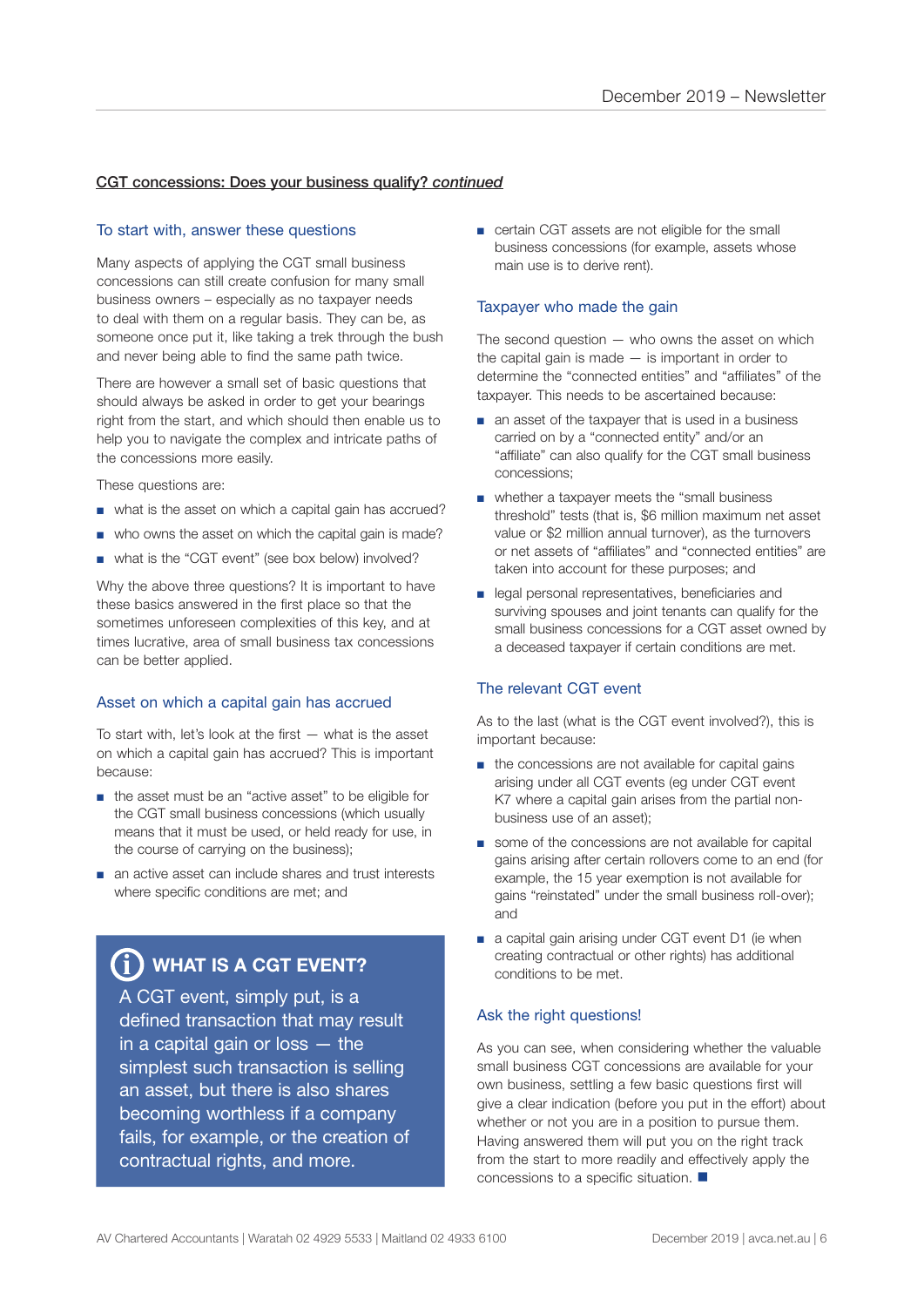# If you're in business, you need to know about the PPSR

There is a simple step that many businesses can take to better manage the risk that can attach to certain assets.



Not so many years ago, a new scheme was introduced, which also established a national register, that could affect anyone who answers "yes" to any of the following scenarios — are you in business, and do you:

- sell goods on retention of title terms?
- **•** hire, rent or lease out goods?
- buy or sell valuable second-hand goods or assets?
- want to raise finance using stock or other assets as collateral?
- work as an adviser to clients who conduct these activities?

As you will gather from the very wide-ranging scenarios listed above, the scheme (the Personal Property Security Register, or PPSR) can potentially cover a significant proportion of Australian business.

Many Australian businesses are not familiar with the practical implications of the PPSR. But potentially you may be putting your business at risk when buying, selling, leasing or hiring out goods, or selling valuable goods on consignment. For example, do the goods you are buying have money owing on them? Or will you get your goods or money back if your customer goes broke?

You can't avoid these common transactions, but you can protect yourself.

For example, someone may try to sell you used goods, such as a van or piece of machinery, without telling you they still have finance owing on it.

If they stop making payments on the loan there's a very real chance the finance company can turn up on your doorstep and take those goods away, without paying you a cent for your loss. The PPSR lets you check that goods you want to buy are likely to be free of financed debt, and safe from repossession.

#### HOW CAN I PROTECT MY BUSINESS?

This single, national online noticeboard (the register) can show you whether someone is claiming an interest against goods or assets.

You can also make a registration, so others know when you have retained an interest in goods you are supplying. This means that if your customer doesn't pay, or goes broke, you are in the best position to get your goods, or their value, back.

#### EXAMPLES OF PERSONAL PROPERTY

The PPSR is a national register of security interests in personal property. "Personal property" is a legal term for any property that is not land, buildings or fixtures. Examples include:

■ crops, cattle and other livestock

#### *continued overleaf*  $\Rightarrow$